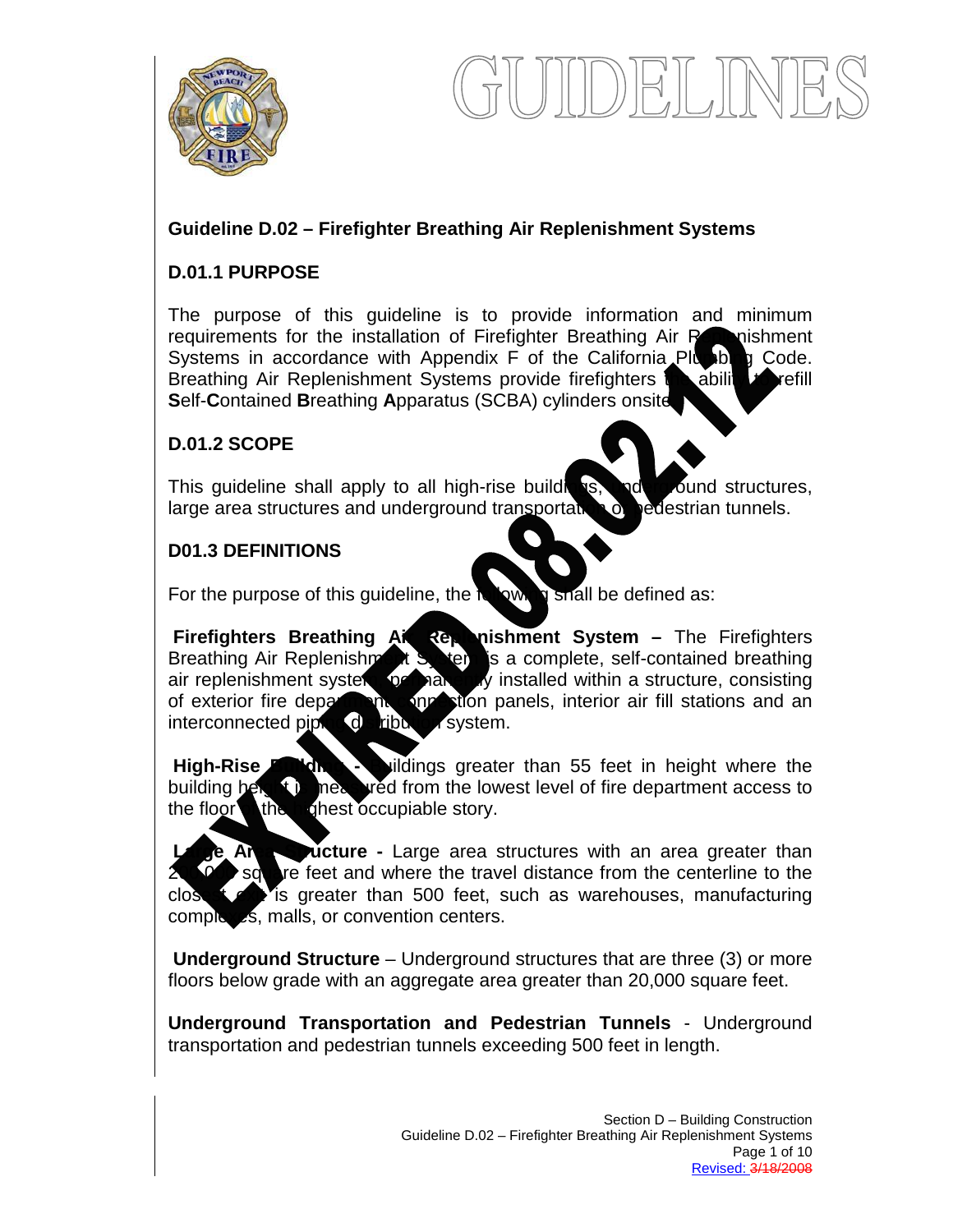

# **D.01.4 PERMITS REQUIRED**

### **Permits and Plans**

A Building Department permit is required to install, repair or modify any Firefighter Breathing Air Replenishment System. All permits are but led prior to starting any work.

Installation plans shall be submitted to the Building Department for review. The plans shall be prepared by a registered Professional Engineer and shall include the design, details and specifications for  $t \rightarrow \infty$  on

Design Professional and Contractor Responsibilitie

- Plans, specifications, product data she is, system calculations and equipment.
- Calculations for the **final state of the replenishment** system shall be reviewed and stamped by California licensed mechanical engineer knowledgeable in high pressure (6,000+ psi) firefighter breathing air replenishment s
- The installation contractor shall be licensed by the State of California – Class

# **D.01.5 PROCEDURE**

preathing air replenishment systems and all pressurized components is shall be listed and accredited by a nationally recognized testing agency; IMO, ANSI, U.L or equal as established by the fire department.

# Exterior Fire Department Connection Panel

- Each building shall have a minimum of two (2) panels.
- The panels shall contain all of the necessary gauges, isolation valves, pressure-relief valves, pressure regulating valves, check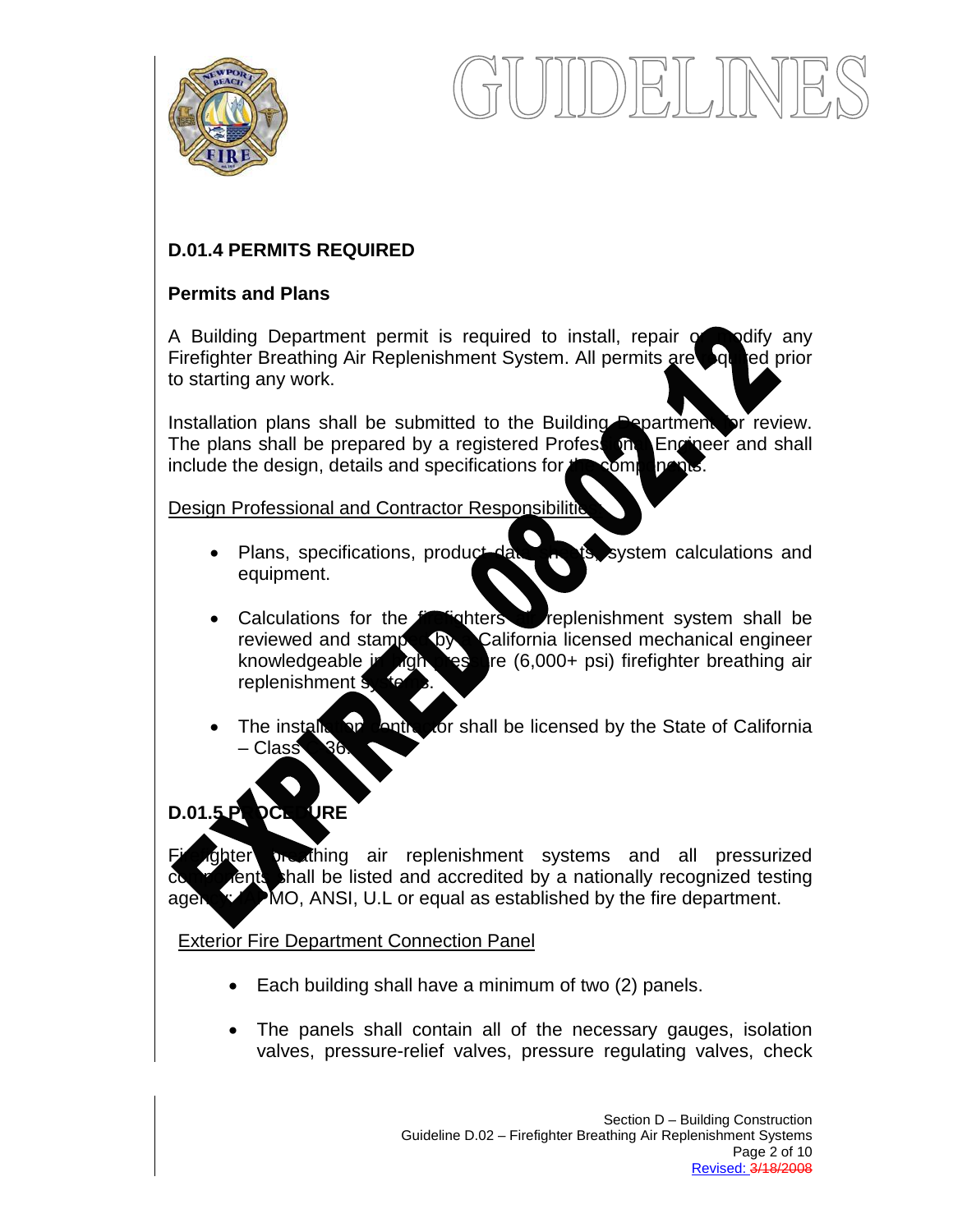

valves, tubing, fittings, supports, connectors, adapters, air analyzer, display modules, tamper switches and other necessary components as may be required to allow the Fire Department's mobile air unit to connect and supply the system with a constant source of breathing air.

- The connections must be compatible with the Newport Beach Fire Department's mobile air unit.
- Each Fire Department connection panel shall contain a least two (2) inlet air connections.
- The panels shall be constructed of minimum 19-gauge, corrosion resistant carbon steel or equivalent.
- The panels shall be attached to building or on a remote monument at the exterior of the building. A minimum of six (6) feet of clear unobstructed access to the front of the panel is required.
- The panels shall be weather resistant or secured inside a weatherresistant encle
- The panels shall be lated on opposite sides of the building within fifty (50) for of an approved roadway or driveway, or other locations approved by the Newport Beach Fire Department.
	- anel enclosure shall be marked "FIREFIGHTER AIR  $\mathbb{Z}$ M". The lettering shall be in a color contrasting to the color e cabinet with a minimum 3/8-inch brush stroke 2 inches high.

pact protection in accordance with California Fire Code Section 312.2 shall be provided where the panel is subject to vehicular traffic.

• An approved means of locking the enclosure shall be provided.

Interior Fire Department Air Fill Station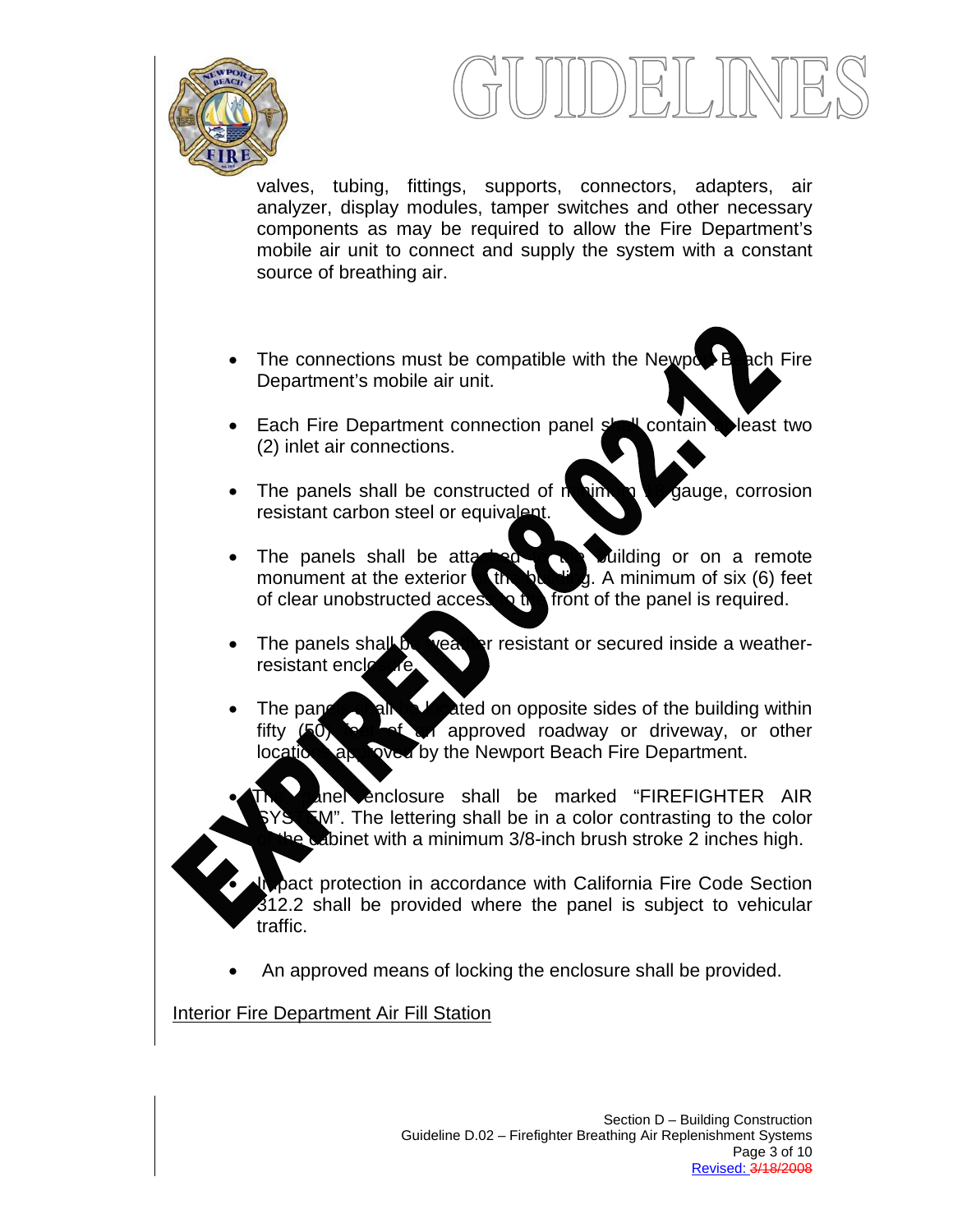



- The location of the closet or room for each air fill station shall be approved by the Newport Beach Fire Department. When approved, the space may be utilized for other firefighting purposes.
- The door to each room enclosing the air filling station enclosure shall be readily accessible at all times. A minimum of six (6) foot radius and 180-degree clear unobstructed access to the front of the air filling station shall be provided.
- The enclosure shall have emergency lighting in talled in accordance with NFPA 70 and CALIFORNIA LECTRICAL CODE article 700.16.
- The air fill station shall contain all of the gauges, isolation valves, pressure-relief valves, pressure pulating valves, check valves, tubing, fittings, supports, none or hoses, adapters, Class II rupture containment, and other components to refill SCBA cylinders.

Interconnected Piping Distribution Stem

- All pressurized components shall be compatible for use with highpressure breathing an equipment and self-contained breathing air apparatu
- breathing air components of the system shall be operate at a MINIMUM working pressure of 6,000-psig. at rees F with a MINIMUM safety factor of four (4).
	- bing shall be stainless steel complying with ASTM A269, or er approved materials that are compatible with breathing air at the system pressure.
- Routing of tubing and bends shall be such as to protect the tubing from mechanical damage.
- Fittings shall be constructed of stainless steel complying with ASTM A479, or other approved materials that are compatible with breathing air at the system pressure.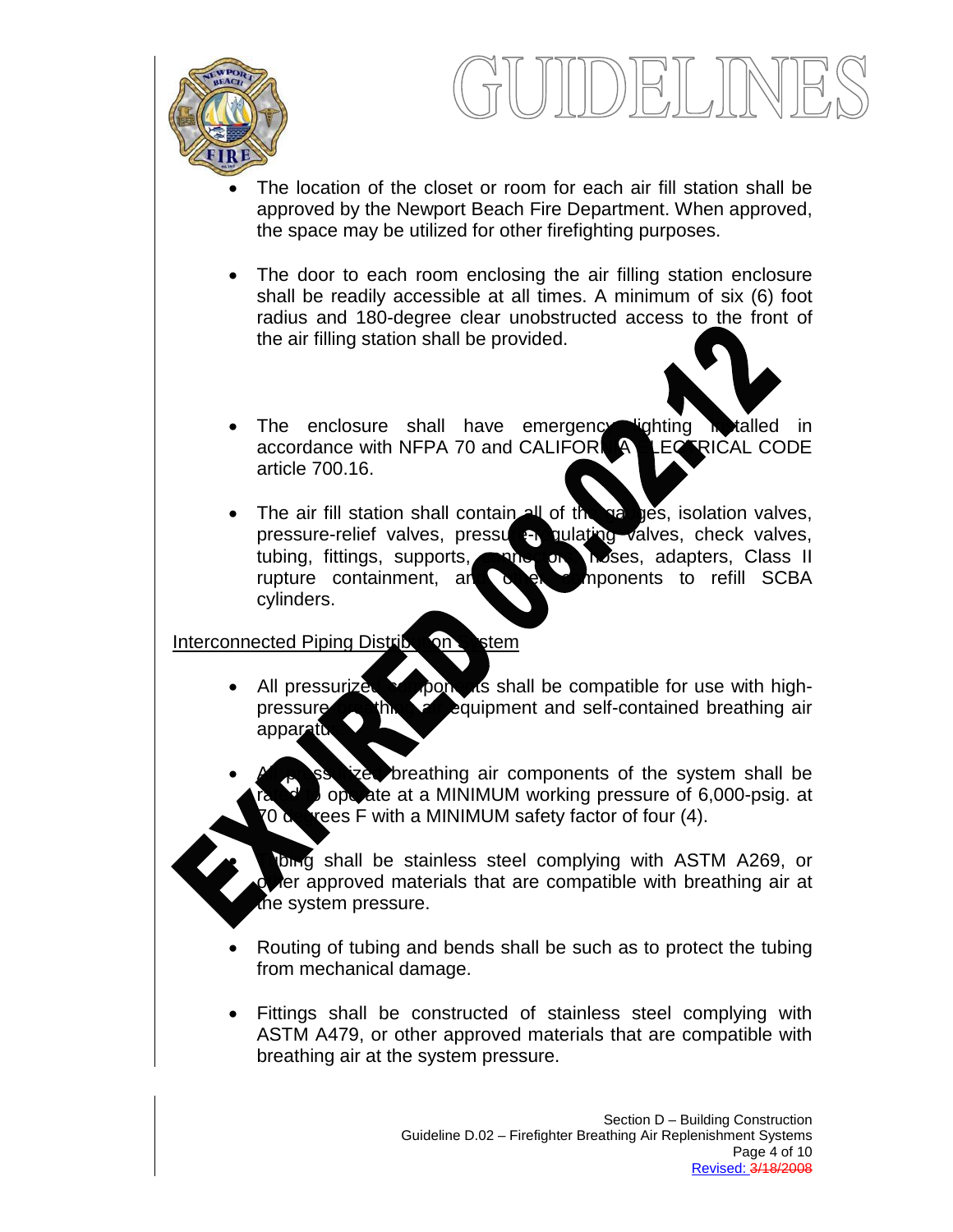

• The use of nonmetallic materials, carbon steel, iron pipe, malleable iron, high-strength gray iron, or alloy steel shall be prohibited for breathing air pipe and tubing materials.

### Air Monitoring System

The air monitoring system shall transmit a supervisory signal when the air pressure and or levels of moisture or carbon moxide exceed acceptable set levels. The supervisory signal signal in the transmitted from the air set levels. The supervisory signal shall be transmitted from the air analyzers and display modules to the building's fire alarm panel. The air monitoring system shall consist of a minimum:

One (1) Electric pressure monitoring switch rated for a maximum working pressure of 500-psig. The switch shall have contacts that are a just able to close at 3,000-psig.  $+/- 100$  psig descending. The pressure switch shall be connected to the building's fire alarm If transmit a supervisory signal to the central alarm  $\log$  stion when the pressure of the breathing air system is an 80 percent of the system operating pressure. Activation of pressure switch shall also activate an audible alarm and visual focated at the building's fire alarm annunciator panel.

the (1) electric moisture and carbon monoxide analyzer located at the uppermost (or lowermost air replenishment room if below grade) and one (1) at ground level. Additional electric moisture and carbon monoxide analyzers may be required at other locations if required by the fire code official. The analyzers shall be connected to the building's fire alarm system. The fire alarm system shall transmit an alarm to the building's central alarm monitoring station as a supervisory alarm.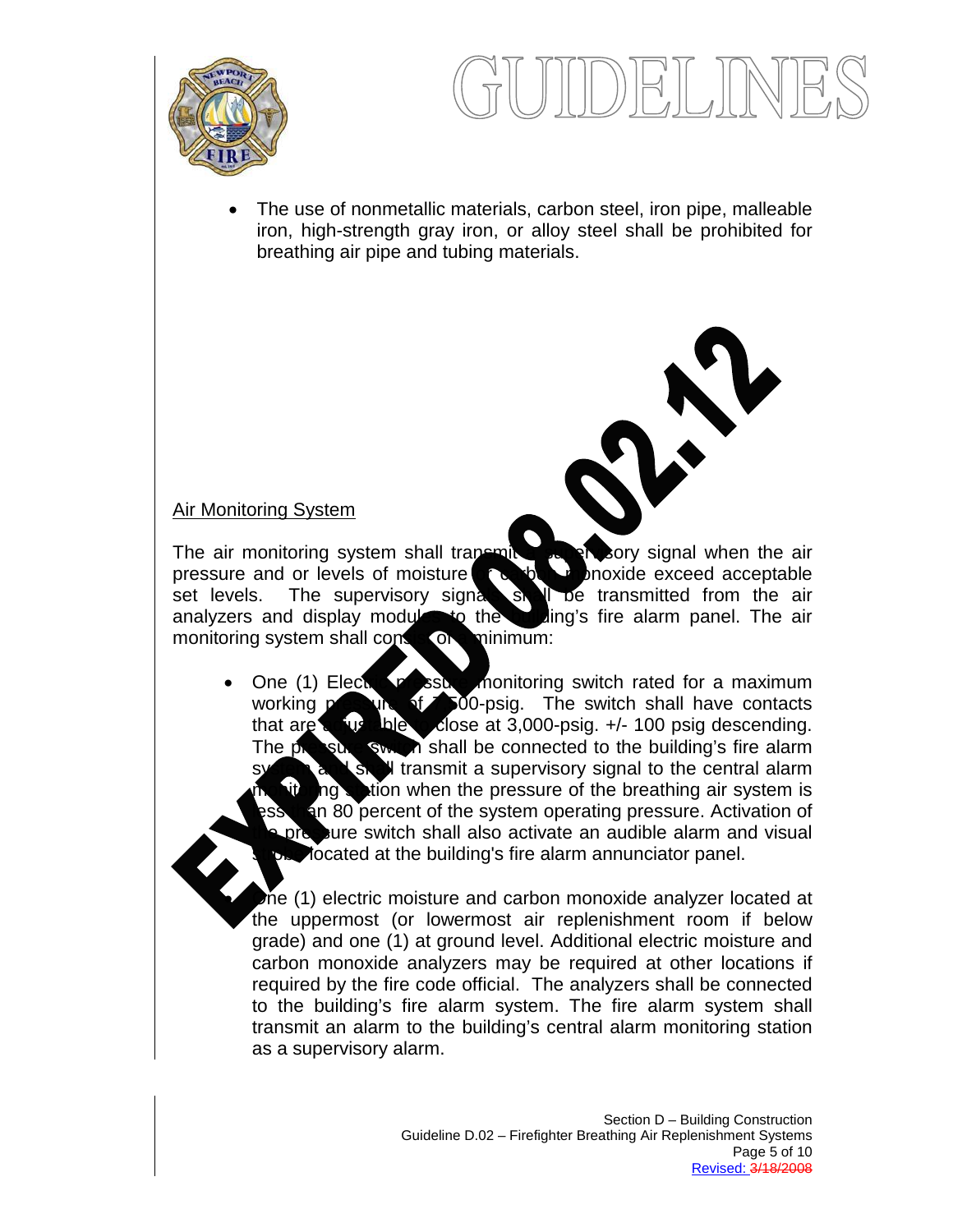

- Three (3) electric moisture and carbon monoxide display modules; one each located within the exterior panels and one located within the lowest floor air cylinder fill station. Each unit shall be connected to the building's fire alarm system. The fire alarm system shall transmit an alarm to the building's central alarm monitoring station as a supervisory alarm.
- If the building is not equipped with a fire alarm system, activation of the pressure switch shall activate an audible alarm located at the building's main entrance. A weather-resistant sign shall be provided in conjunction with the audible alarm stating "FIREFIGHTER AIR SYSTEM – LOW PRESSURE ALARM" the letter shall be in a contrasting color and the letters shall  $\sim 2$  increasing with a 3/8contrasting color and the letters shall  $\sim 2$  inch inch brush stroke.

Isolation Valve

- A lockable system volation valve shall be installed downstream of each  $\mathbf{f}$  fill station and shall be located in the panel or within three **tation.** 
	- plation valve shall be marked with its function in letters that hinimum of  $3/16$  – inches high with a  $1/16$  – inch brush stroke.

### Plief Valve

• Pressure-relief valves shall be installed downstream of the pressure regulator unit. The relief valve shall meet the requirements of the CGA S-1.3 and shall not be field adjustable. The relief valve shall have a set-to-open pressure not exceeding 1.1 times the design pressure of the system. Pressure-relief valve discharge shall terminate so that the exhaust air stream cannot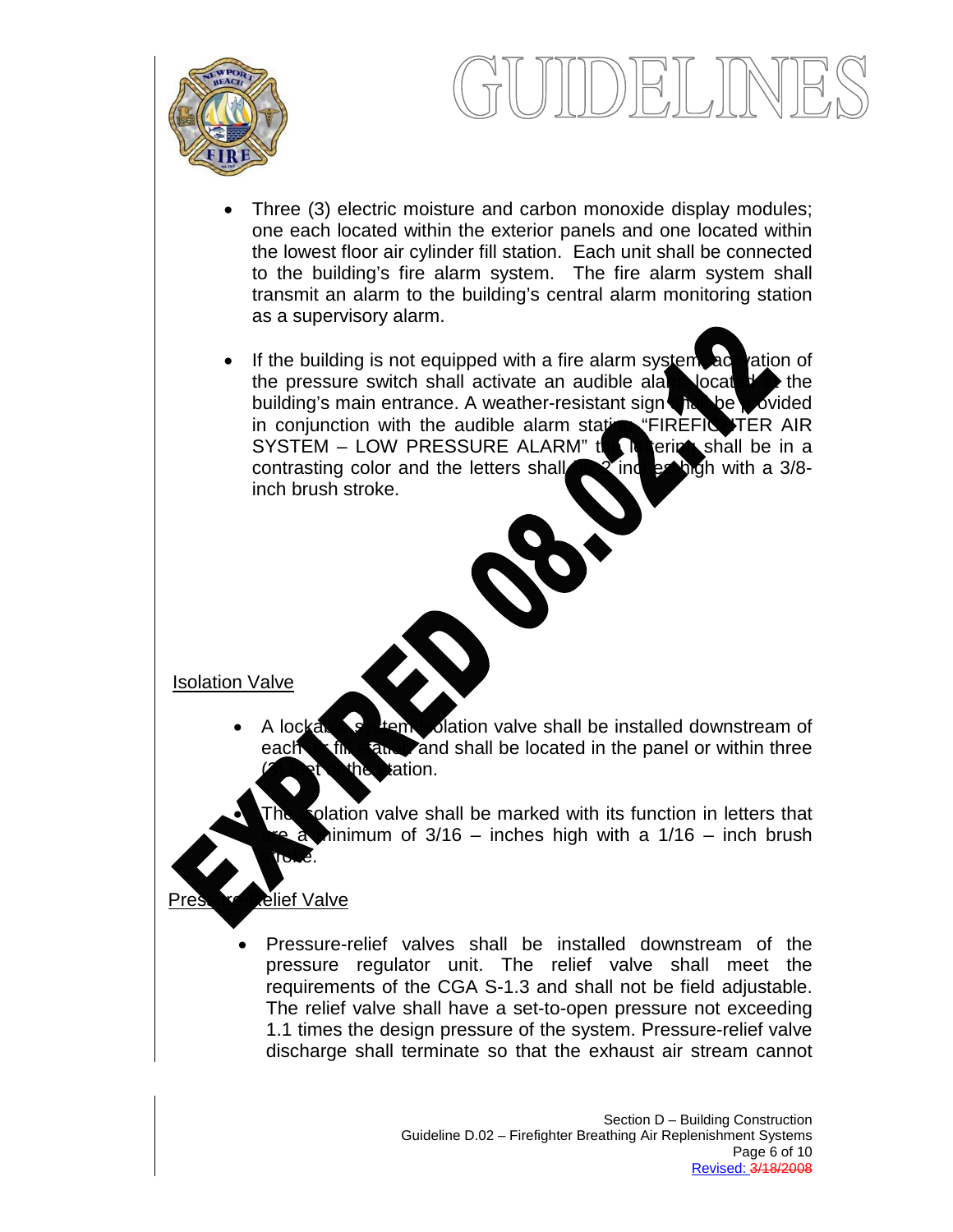



impinge upon personnel in the area. Valves, plugs or caps shall not be installed in the discharge of a pressure-relief valve. Where discharge piping is used, the end shall not be threaded.

### Class II Rupture Containment

• A Class II rupture containment system is required at all cylinder fill stations. Class II rupture containment systems must comply with NFPA Standard 1901.

### Protection

• All components of the Firefighter Breathing Air Replenishment System installed in a building or structure shall be protected by a minimum two (2) hour fire-resistive **construction.** All components shall be protected from physical damage

### System Demand

:ation

The system shall be designed to fill, at the most remote fill station, a minimum of  $\sqrt{2}$  (2) 66 standard cubic foot compressed breathing a cylinders to a maximum pressure of 4,500 PSIG in three (3) minutes or less. Where greater required, the Fire Code Official shall specify the red system capacity.

#### Cylinder fill stations shall be installed in the interior of buildings as follows:

• **High-rise Buildings.** An interior cylinder fill station shall be installed commencing on the third floor and every third floor thereafter above grade. For underground floors in buildings with more than three underground floors, an interior cylinder fill station shall be installed commencing on the third floor below grade and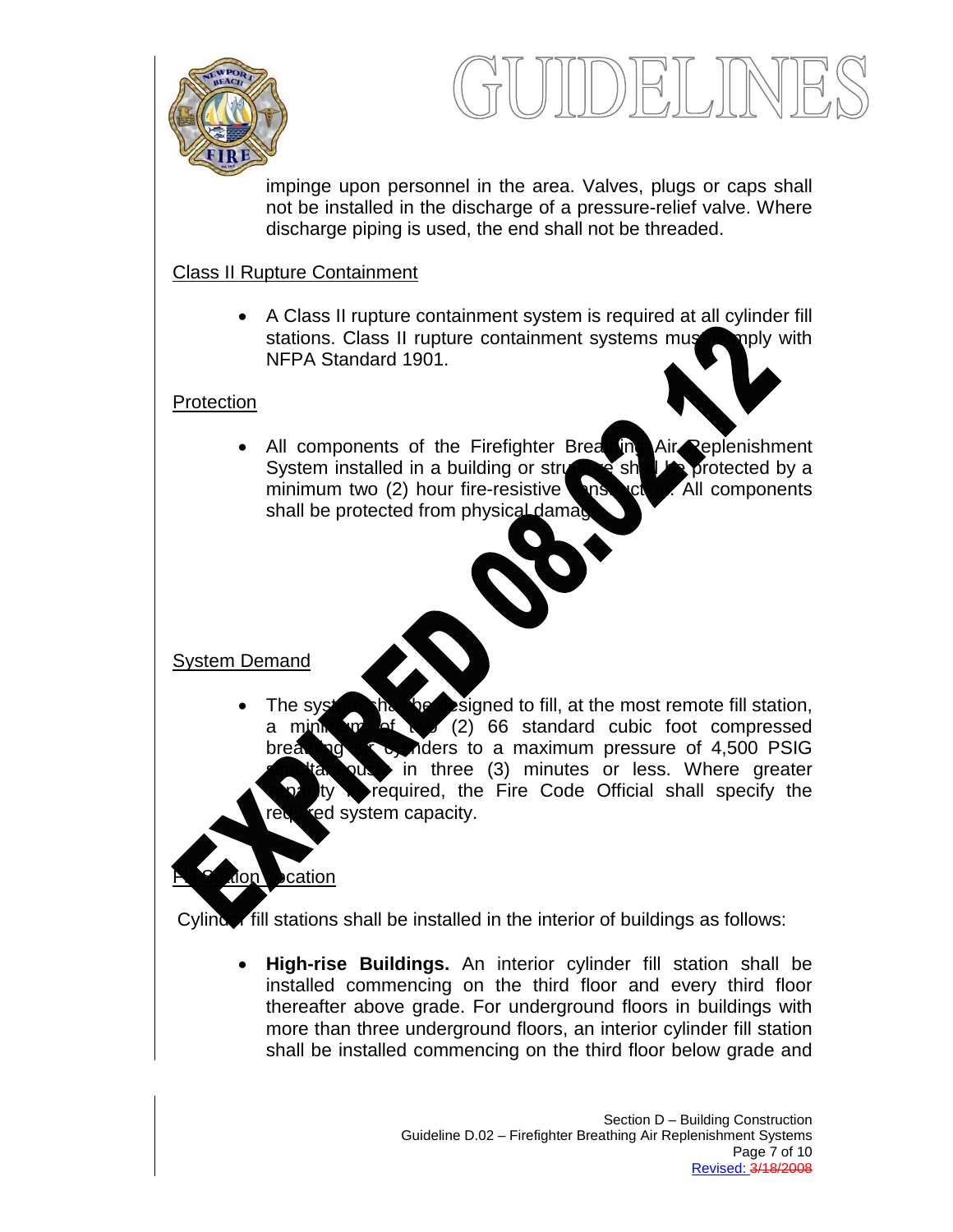

every three floors below grade thereafter, except for the bottommost floor.

- **Underground Structures.** For underground floors in buildings with more than three underground floors, an interior cylinder station shall be installed commencing on the third floor below grade and every three floors below grade thereafter, except for the bottom-most floor.
- **Large Area Structure.** As required by the fire conception
- **Underground Transportation and Perostrian Tunnels.** As required by the fire code official.

#### **System Assembly Requirements**

• The system shall be an all-welded system except where the tubing joints are readily accessible and  $\frac{1}{2}$  and  $\frac{1}{2}$  e individual air fill stations. joints are readily accessible and be individual air fill stations.<br>When mechanical high-preserve the fittings are used, they shall pressure when fittings are used, they shall be approved for the type of materials to be joined and rated for the maximum pressure  $f$  the vstem.

Welding,

Iding procedures shall meet ASME B31.1, Part 4 and Chapter V. Prior to and during the welding of sections of tubing, a tinuous, regulated dry nitrogen or argon purge at three PSIG shall be maintained to eliminate contamination with products of the oxidation or welding flux. The purge shall commence a minimum of two (2) minutes prior to welding operations and continue until the welded joint is at ambient temperature.

**Prevention of Contamination**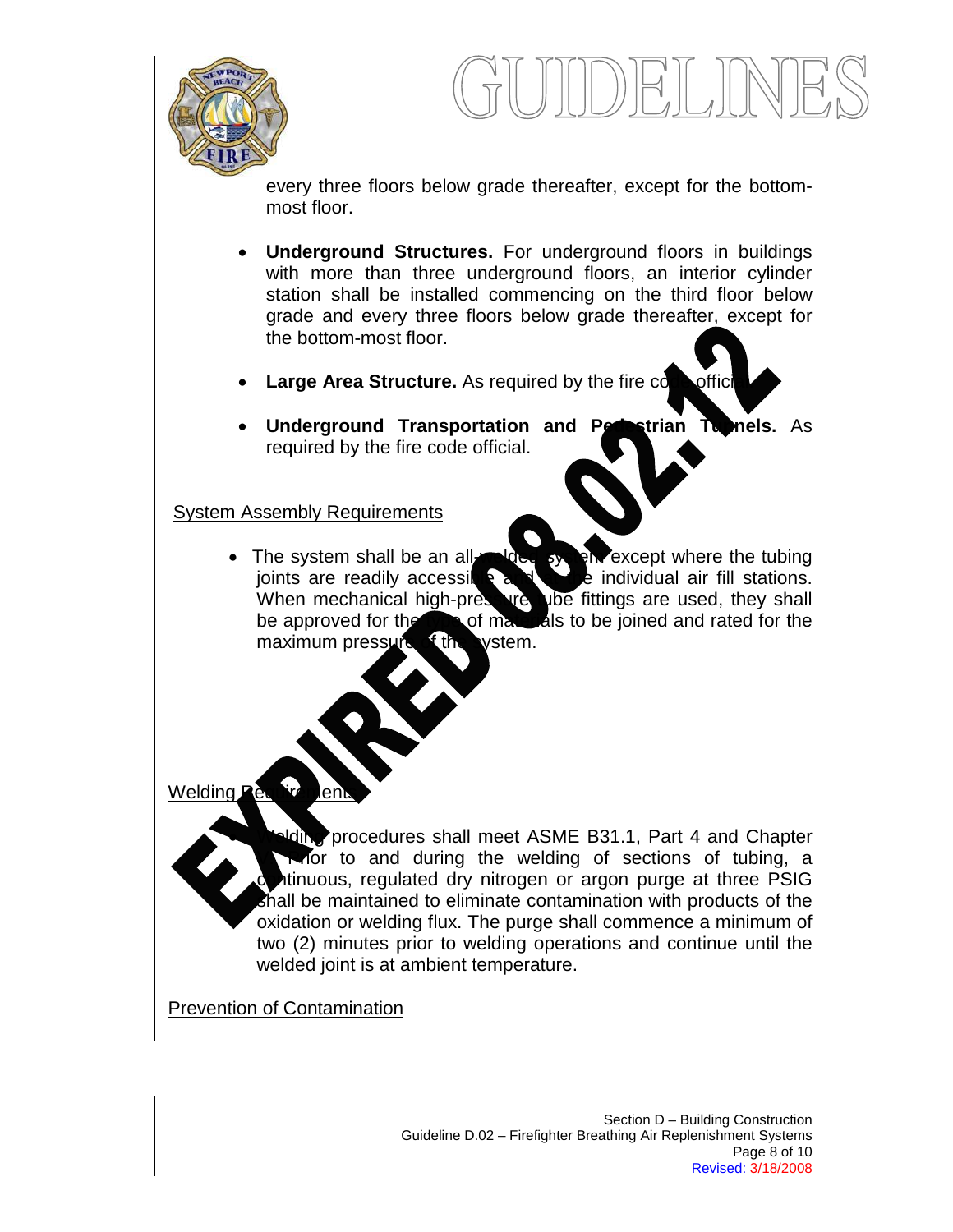



The system components shall not be exposed to contaminants, including but not limited to, oils, solvents, dirt, and construction materials. When contamination of system components has occurred, the affected component shall not be installed in the system.

#### System Acceptance, Testing and Certification

- **Static Pressure Testing.** Following fabrication, as emply, and installation of the piping distribution system, exterior cl panel, interior cylinder fill stations and the air  $m$  in  $\frac{1}{2}$  ystem, the fire code official shall witness the programatic testing of the complete system at a minimum test pressure of  $7500$  PSI using oil-free dry air, nitrogen, or argon. A minimum the ty-four (24) hour pneumatic test shall be performed. Unit to test, all fittings, joints and system components shall be in pected for leaks. A solution compatible with the state a component materials shall be used on each joint and fitting. Any decks in the system or leaks detected shall be documented. The spection report, repaired or detected shall be documented on an inspection report, repaired or replaced. As an alternate, pressure-decay test in accordance replaced. As an alternate, pressure-decay test in accordance with ASME B31.3  $s$ hall be permitted.
- **Low Pressure Switch Test.** Upon successful completion of the twenty four **COM** catic pressure test, the system's lowtour tatic pressure test, the system's lowpressure monitoring witch shall be calibrated to not less than 3,000 PSI descending, and tested to verify that the signal is annunciated at  $\kappa$  building's main fire alarm panel and by means of and visual strobe located in a visible location.
	- **Atibility Check.** Each air fill station and each exterior fire ent connection panel shall be tested for compatibility with  $\epsilon$  department's SCBA fill fittings.
- **Material Certifications.** The pipe or tubing material certifications shall be provided to the Fire Code Official.
- **Air Sampling.** Before the system is placed into service, a minimum of two (2) samples shall be taken from separate air fill stations and submitted to an independent certified gas analysis